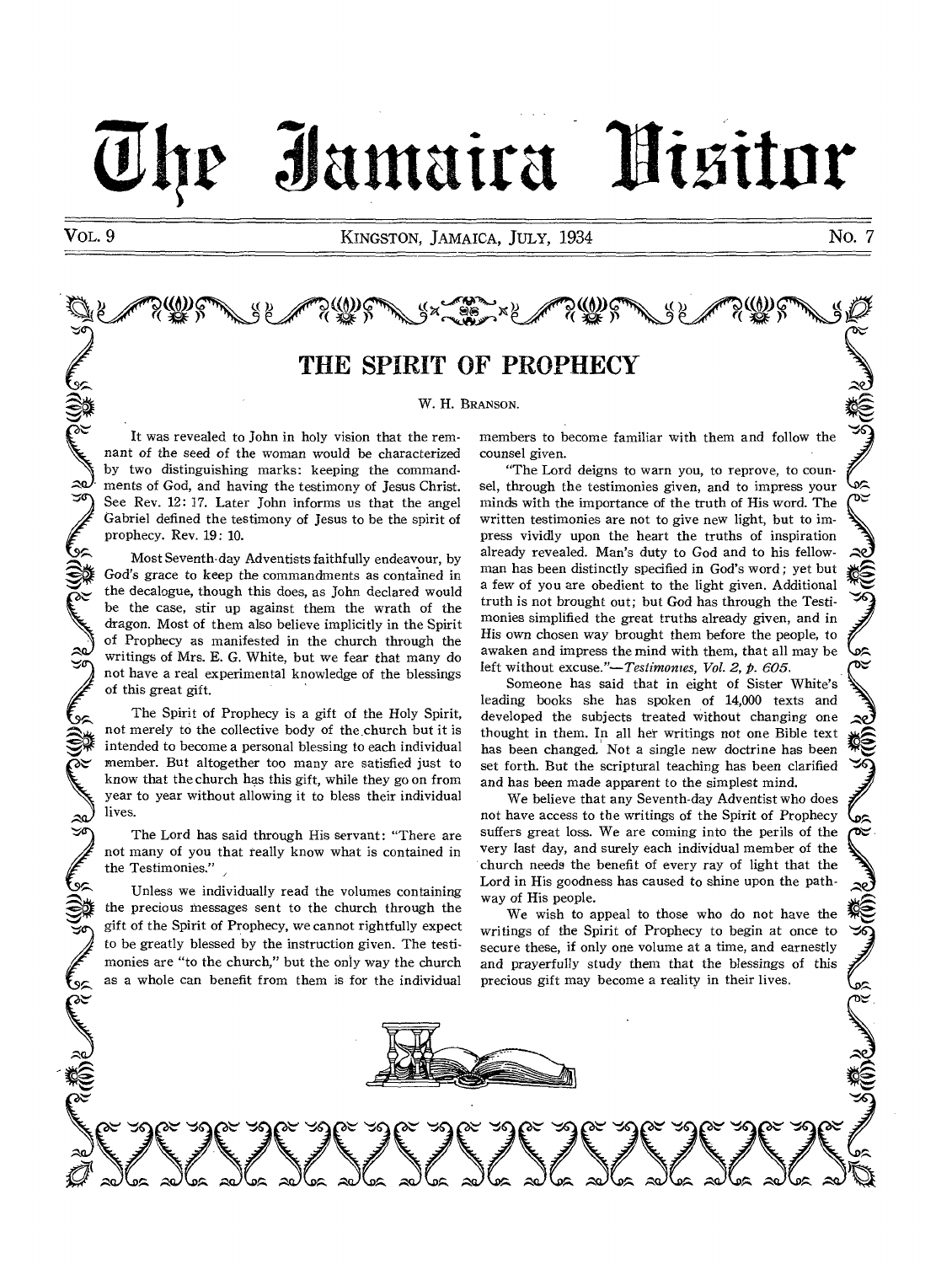### IN NO OTHER BOOKS

### W. A. SPICER.

We have had good books written by our workers, from the early days of the Advent Movement till now. They are good books, and have brought the truth to thousands of readers, in many lands and languages. But no books among us are like the writings of the Spirit of Prophecy. There is something different here. Pick up these books, any of them, and they seem to speak in living voice straight up out of the page, into the heart. In no books that our men have written is there such a flowing fountain of instruction, always new and fresh and refreshing to the heart. The waters of Spiritual life bubble up from every page One thing is sure—no pen without the special help of the Holy Spirit could have continued pouring forth such instruction as flowed from Sister White's pen those seventy years. It is true, as she. herself said:

"Of myself I could not have brought out .the truths in these books, but the Lord has given me the help of His Holy Spirit."

And this special help was given in our time to bless and strengthen the believers who are marching on in this last stage of the pilgrimage of God's people to the eternal kingdom.

We need the instruction thus given in these books. What a gap in our lives would be- made if the help gained from reading these volumes were taken from us. And yet many do not have these volumes in their hands. Somehow, by planning and sacrifice, every believer should be in possession of these volumes, so rich with the treasures of grace and courage and comfort.

### -- Freeious Instruction"

 $\hat{\tau}$ That is the word a Chinese sister used in telling of what the writings of the Spirit of Prophecy had been to her. We were in the province of Shansi, a newly entered field, far north in China. When I rode across the level plain by bus, a day's journey, in a dust storm that darkened the day almost as night, and piled up the fine earth particles like snow-drifts, so the driver had now and then to shovel a way through, or detour, I wondered how those villagers could exist. But out of these towns and villages the believers are coming at the call of the message.

At the general meeting in Taiyuanfu a group of village women were chatting. outside the door of the room occupied by five of us workers. "What are those Chinese sisters talking about ?" I asked A. A. Esteb, who speaks fluent Chinese. He listened. "Well, now, just listen there," he said. "That sister is saying,

`What precious instruction comes to us in the writings of the Spirit of Prophecy.' Portions of the *Testimonies* and various books by Sister White are being brought out as the China Mission is able. How those new believers feast upon a new volume printed in those characters so strange to us. The Spirit of Prophecy speaks to their hearts in living voice, even as does the Bible. "Precious instruction," said this village woman to another. "She talks just like one of our sisters at home," said Brother Esteb. And I thought, "Would that these writings were speaking this 'precious' instruction in every Seventh-day Adventist family in the homeland."

There is a supply of help and precious blessing in these writings that every believer needs. May these volumes enter every home.

### GENERAL MEETINGS IN THE ANTILLIAN UNION MISSION

Beginning February 28, according to appointment, a series of general meetings for our fields of the Antillian Union were begun in the recently erected commodious church at Santurce, Puerto Rico. This, though a very short meeting for only over a week end, was largely attended by believers and hundreds of visitors. All were greatly interested in the messages given by our visiting brethren. We were glad to have with us in this meeting Pastors J. L. McElhany, Vice President of the General Conference, and C. E. Weaks of the Publishing Department of the General Con ference, as also Elder E. E. Andross, President of our Inter-American Division Conference.

From Puerto Rico we went on to Santo Domingo where the meetings had already begun by the local brethren, and, as in Puerto Rico, the interest and attendance of believers and visitors was beyond our expectation and the Lord greatly blessed in the messages presented both for our own members and the outside public which attended in such large numbers, especially in the night services which were conducted with special regard to the interests of those not of our faith.

After the Santo Domingo. meeting a similar meeting was held in the large temple church in Port au Prince, where the language of the people instead of being Spanish; as in the- two previous meetings, is French, but that mattered little to the speakers for they were as ready to speak through a French translator as through a Spanish one, and it is the same good message of God whether in one or another language. The meeting in Port au Prince, was the first general meeting ever held in the south of Haiti and was an unusually large gathering of believers in this interesting and rapidly growing field. As in the other fields, large numbers are being brought to the message of truth.

From Haiti we came on to Jamaica, first for the Bookmen's Convention which was held at the College at Mandeville. This convention was attended by all the Book and Bible House Secretaries and Field Missionary leaders of the Union, as well as having present the members of the Union committee. Thus not only did our leaders of the fields of the union have the privilege of attending the meetings which were conducted by Brother Weaks of the General Conference Publishing Department, but also those by Brethren Bergherm of the Division office and Cone of the Pacific Press Branch, at Cristobal, Canal Zone, as well as our own union Field Missionary Secretary, Brother McWilliam. The annual Union Committee Meeting as well as the college board meetings were sandwiched in between, and the work of each received careful and needed attention. In all it was an unusually large gathering—more than thirty visitors being in attendance at the convention which was pronounced by all as a successful and helpful meeting in the interests of our publishing and literature work.

Following the convention at Mandeville, the Jamaica Conference session was held at Kingston from March 28 to April 2. Elder C. E. Andross, the newly arrived President of the Conference, presided and the meetings passed off very harmoniously and expeditiously. The meeting in Kingston was an unusually large one. At the night services not only the church room was taxed to capacity but the church yard and streets on either side were filled by interested listeners who could not get into the church where every available space was occupied from the floor to the gallery. The last Sunday night of the meeting there were, by count, more than six hundred star ding outside and around the church building listening in as best they could. They were there not from idle curiosity but from a real interest. In all, from a thousand to fifteen hundred attended the night services. The outstanding need in Jamaica is for a church building large enough to accommodate the great congregations. where our work is so rapidly growing. There are upwards of a thousand believers, in. the city of Kingston alone in the four organized churches of the city. There is no theatre or building in the city large enough to accommodate ore of our conference sessions. Easily four or five thousand people could be gathered together for such meetings had we the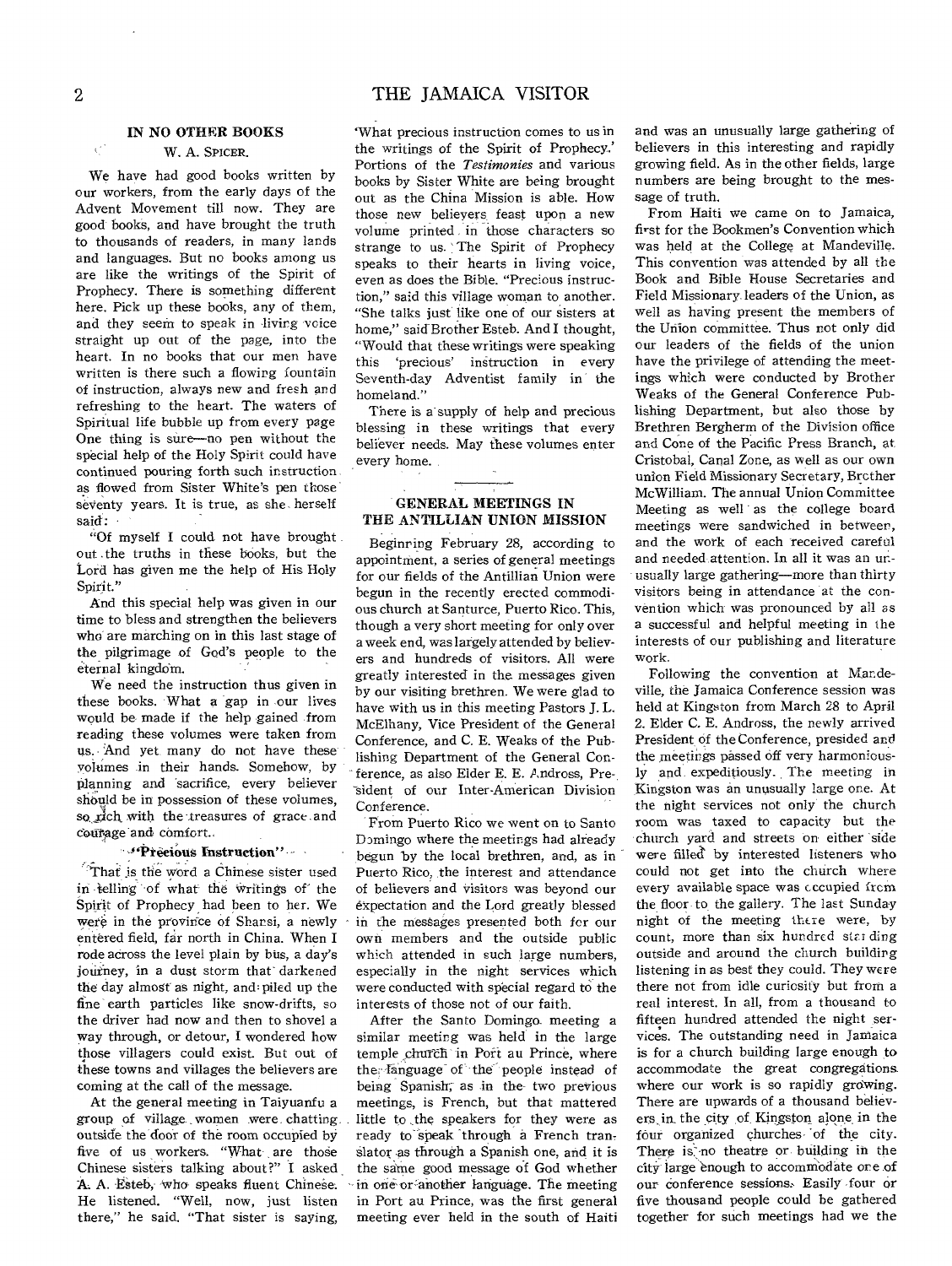place to accommodate the multitudes who are anxious and interested to hear the message.

From Jamaica Pastors Andross, McEIhany and the writer in company with Elder Sype, the superintendent of the Bahamas Mission, who had been in attendance at the union committee meeting and the convention, went to Nassau where the general meeting began the night of our arrival, April 6, and continued until the fifteenth. This was the first general meeting of the kind ever held in the Bahamas Mission. Owing to the scattered condition of the Bahamas islands—being scattered over a watered territory extending more than seven hundred miles from north-west to south-east, reaching close to Cuba and Haiti, it has been a hard problem to get even representatives together, owing to the infrequent boat service and expense of travel. We were glad, however, to find representatives from each church of the scattered islands present and what a joyful occasion it was for these brethren to meet together in the capacity of a general meeting and to have the privilege of actually seeing and hearing representatives of our world field. This was the first time that any workers outside the local and union workers had ever visited the Bahamas. The joy and rejoicing of the believers for this great privilege especially of having Elders Mc-Elhany and Andross, as well as Elder L. K. Dickson, the president of the Florida Conference, who came over and helped so greatly in the meetings by both preaching and song, was altogether unspeakable. We are sure that this meeting will mark a new era in the advancement of the work in the Bahamas Mission.

It is impossible for us to express our appreciation for the great help that these meetings throughout our island field has brought to the believers and multitudes of visitors who had the opportunity of hearing the message presented in all of these meetings covering more than a month and a half. It was a real treat to the writer to be privileged to attend these meetings while others carried the major part of the burden in the preaching. The help of the general brethren was appreciated not only in the public service rendered, but also in the helpful and kindly counsel given in the various problems in the work throughout the Antillian<br>Union. A. R. OGDEN A. R. OGDEN

### NEWS NOTES

At the time of writing (June 19) Pastor L. L. Hutchinson is now in the fourth week of the series of evangelistic meetings he is holding in the Rollington Pen Tabernacle. Good attendance is reported from night to night, and apparently a deep interest is being taken in the subjects presented. Let us pray that in the hearts of many this interest may develop into conviction and full surrender to the will of God.

A greatly appreciated surprise met the large audience that gathered at the Port Antonio church Sunday night, June 3, to listen to the sacred concert announced for that evening. Mr. Vincent Abendana, who had kindly consented to act as chairman, remarked that for quite a long time he had not had the pleasure of listening to such a splendid rendition from local artistes. The church was glad to welcome the presence of many prominent citizens of Port Antonio, who freely expressed their enjoyment of the programme. In reporting the occasion, Brother Hall, the assistant leader, writes:

"It was through the instrumentality of Sister Zelee Hill, coupled with the willingness of her good husband, that this effort was made possible. This splendid musical treat was rendered by members of the Kingston North Street Church, namely: Sisters Sasso, Hogg, Burke, Meeker, Harrison, Smith, and Brother Stern. Words seem inadequate to express how splendidly these artistes rendered their parts. The full appreciation was made manifest by the many requests to have the programme repeated."

It has been the privilege of the writer and Mrs. Andross to visit about thirty of the churches in Jamaica. We are glad to report that we have found the members rejoicing in the Blessed Hope of our Saviour's soon coming. We are especially glad to be able to report that this rejoicing is taking the practical form of aggressive missionary zeal on the part of a large number of the members visited. Various types of missionary endeavours are being aggressively followed, and many precious souls are being gathered into the baptismal classes as a result. It has indeed been a pleasure to us to have this privilege of meeting these earnest churches. Words of appreciation for these visits have come to the office from several of the churches for publication in the VISITOR, but to avoid duplication, we are entering this combined statement. It is our plan to visit the rest of the 112 churches and companies on the Island as soon as time and other duties will permit.

On June 3, Elder Stockhausen opened a series of meetings in a tabernacle at Fruitful Vale. This temporary tabernacle had been neatly constructed by the brethren at this place. The corrugated zinc sheets which had been used at the time of the Conference Session as a fence between the tabernacle and church at North Street were utilized to form the roof for this tabernacle. Pastor C. E. Andross was privileged to give the opening address in this series of meetings and found a large audience gathered for the occasion. Elder Stockhausen reports that the interest has continued in a strong way. A baptismal class has been formed already and the prospects are good for a large harvest of souls.

### **Southfield**

As the result of a three-week series of meetings at Southfield, seven persons took their stand for the message, and a class of nine was formed to study for baptism. Several others are on the verge of deciding, but old traits, so hard to break away from, and a lack of determination keep them still undecided. We pray that God will give them courage to defy the conditions and consequences lest their delay bring them untold loss in the end. We had good attendance throughout the meetings, and we hope that the impressions made will deepen until the desired result is reached. Four were baptized at Newell on May 27. Two of these will join the Santa Cruz church. What a great harvest would be reaped from our churches if all would live the message, so that others would be induced to follow. God has given a banner to them that fear Him that it might be displayed because of the Truth. It is our duty to keep it high up in the breeze, that it may be seen. Let your light so shine that men may see your good works and glorify your Father in heaven.

LIN RASHFORD

### Date for Educational Programme, July 28, 1934.

At the recent Conference Session the following recommendation was voted:

"That on the fourth Sabbath of each alternate month, each church leader or elder give, or arrange to have given, a study on Christian education as outlined to us in the Spirit of Prophecy and in our various publications, and that the date be published in the VISITOR for the respective month."

We wish by this notice, to call the attention of all church elders and leaders to Sabbath, July 28, as Educational Day. It is hoped that on this date Christian Education will be made the theme for study.

<sup>&</sup>quot;Love took up the harp of Life, and smote on all the chords with might; Smote on the chord of Self, that, trembling, passed in music out of sight.'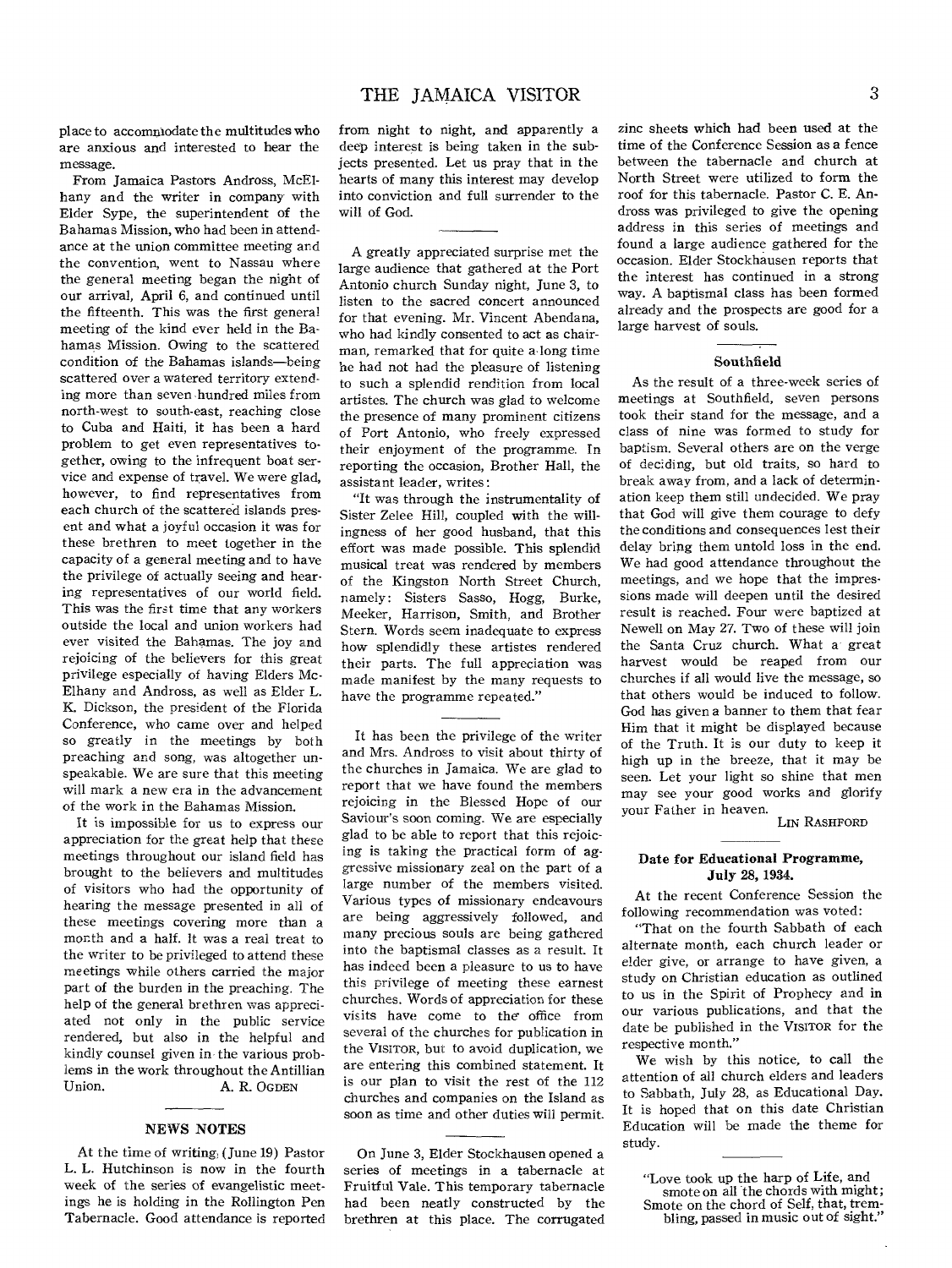### **ENTIRE CHURCH COMES INTO THE FOLD**

It was my happy privilege to be present with Pastor E. **J.** Lorntz and Brother **B.**  Bullard on Sabbath, May 5, to assist in the organization of a new Seventh-day Adventist church at Baragua, Cuba, when thirty-two members of a Free Adventist church had, by their own petition, requested membership into the Seventhday Adventist church and were early Sabbath morning baptized by Pastors Lorntz and Williams of the Cuba Mission. After the baptismal service the writer had the opportunity of speaking on the certainties and the triumphs of the great Advent message of Revelation 14.

In the afternoon meeting, after a preaching service on the subject of "The Church," Pastor Lorntz proceeded to organize these members, which was done and the new church was fully officered. There were six former Seventh-day Adventist members living in the community who were members of the mission church, thus making the charter membership of the new church thirty-eight and several others expect soon to be baptized and unite with the church. The Sabbath school membership numbers about one hundred. So a full sized new church organization is perfected, uniting with the body of Advent believers in the one purpose of a united people, finishing a united work for the coming of Jesus.

The many expressions of joy and delight in being numbered with the great Advent body for the finishing of the work in all the earth were a certain evidence of the sincerity of purpose of this group of devout believers who had been connected with a separate, organization. As one of the brethren stated in his testimony in the social service at the close of the Sabbath, he said, "If yesterday I had gone to any Adventist church of the world I would have been unknown and unrecognized, but today I can go to any Seventh-day Adventist church in all the earth and be recognized as a brother and fellow-believer in this great Advent message." Many other encouraging and cheering testimonies of appreciation were given showing the gratitude of heart as each one in this entire group bore testimony for the privilege of being recognized and accepted into the brotherhood of the Seventh-day Adventist churches of the world's General Conference.

For two months or more this group of believers have been paying their tithe and offerings into the treasurey of the Cuba Mission. It might not be out of place to state that the coming over to the body of believers of this entire group from the Free Adventists practically ends that movement begun some years ago by

the separate organization under this name, as far as Cuba is concerned. The writer understands that there may be as many as ten or fifteen of the Free Adventists in other parts of Cuba not yet identified with the Seventh-day Adventist body. We hope that all these with any others of these separate movements in other parts may soon do as this church at Baragua and identify themselves with the one body of Seventh-day Adventists known and recognized in all the world as the people of the message of Revelation 14, and thus unite their efforts and strength with the people of God in one united effort by one united church for the finishing of the work in all the earth.

We are indeed glad and happy to welcome this entire group into the fold and as regular Adventists of the Cuba Mission and the Antillian Union as part of the Inter-American Division Conference, thus making themselves a part of the General Conference of Seventh-day Adventists of the world work. A. R. OGDEN



### **THE TRUTH IS SPREADING**

From all parts of Jamaica the good news of- souls turning to the Lord is being sounded. The layman's movement is well established, and in many churches active efforts are being carried on from week to week for the purpose of gaining converts to the faith.

Some of the leading brethren in the Port Antonio church have undertaken a series of evangelistic meetings. In many places lay brethren are conducting Sunday night meetings in our churches and on the street. In a district near Morant Bay a series of meetings was conducted three nights a week, with splendid interest. The **Old** Harbour church is fostering cottage meetings nearly every night.

The work that is being done is bearing fruit. The writer visited our little company of believers at Sligo Ville. On arriving there, he was informed that an appointment had been made for him to visit the Jackson district, for there an interest had sprung up equal to, or greater than, that at Sligo Ville. The time was well filled between the two places, and as an evidence of interest a group of about twenty people gathered for Sabbath School in the Jackson district. These newly converted people are anxious to give a nice plot of ground for a church, and work whole-heartedly for their neighbours' enlightenment. Really, the truth must go when hearts are so willing to respond to the call of the Master.

Brother J. A. Collins, now sixty-two years old, with others associated with him is carrying on this noble work. Is it any wonder God blesses such faithful toil? Heaven is interested in this soulsaving business. The Lord says, "How beautiful upon the mountains are the feet of him that bringeth good tidings, that publisheth peace, that bringeth good tidings of good, that publisheth salvation; that saith unto Zion, Thy God reigneth." Isa. 52: 7. Every faithful Christian is under the great Shepherd's care.

The Spanish Town church has reached out its arms and gathered some of these once wandering sheep into the fold, for Sligo Ville, Reeves Mt., and Watermount are or have been under her fostering care. Now these redeemed ones are in like manner doing aggressive missionary work, and so the message spreads.

At Reeves Mt. our brother, C. C. Thompson, who is seventy-two years old, is doing what he can to lead the believers to deeper experiences in the things of God. Here we emphasized the importance of younger members of the church preparing themselves to take responsibilities in the church. It is worthy of note that classes were started in each place for the study of "How to Give Bible Readings." Plans for the sale and circulation of truth-filled literature were also set before the brethren, and good results are expected.

The Watermount brethren are pushing forward, expecting to build their new church soon. A good spirit is there. A booth has been erected by them in the Red Hills district near by. Several people are embracing the truth, among them a deacon of standing in the community.

It was a great pleasure to the writer to visit the little church at Croft's Hill. God's Spirit was present in a marked manner as we sought the Lord. Some *young* people of sterling quality expressed their determination to take their stand with the Advent believers. The honest in heart everywhere are seeking  $f(x)$  the truth. May God help us to be faithful.

A meeting with the company at Cross and Old Harbour completed the trip of ten days. God did not disappoint us in our desire for spiritual blessings. We only pray that all may love Him more and serve Him better as the days *go* by.

The book entitled "How to Give Bible Readings" at 2/- per copy is very needful at least for the teacher of the class. An outline of the lessons is being printed in

Now is the time to organize the class for the study of "How to Give Bible Readings." Such a course will prepare one to carry the truth to his neighbour in the form of Bible Studies.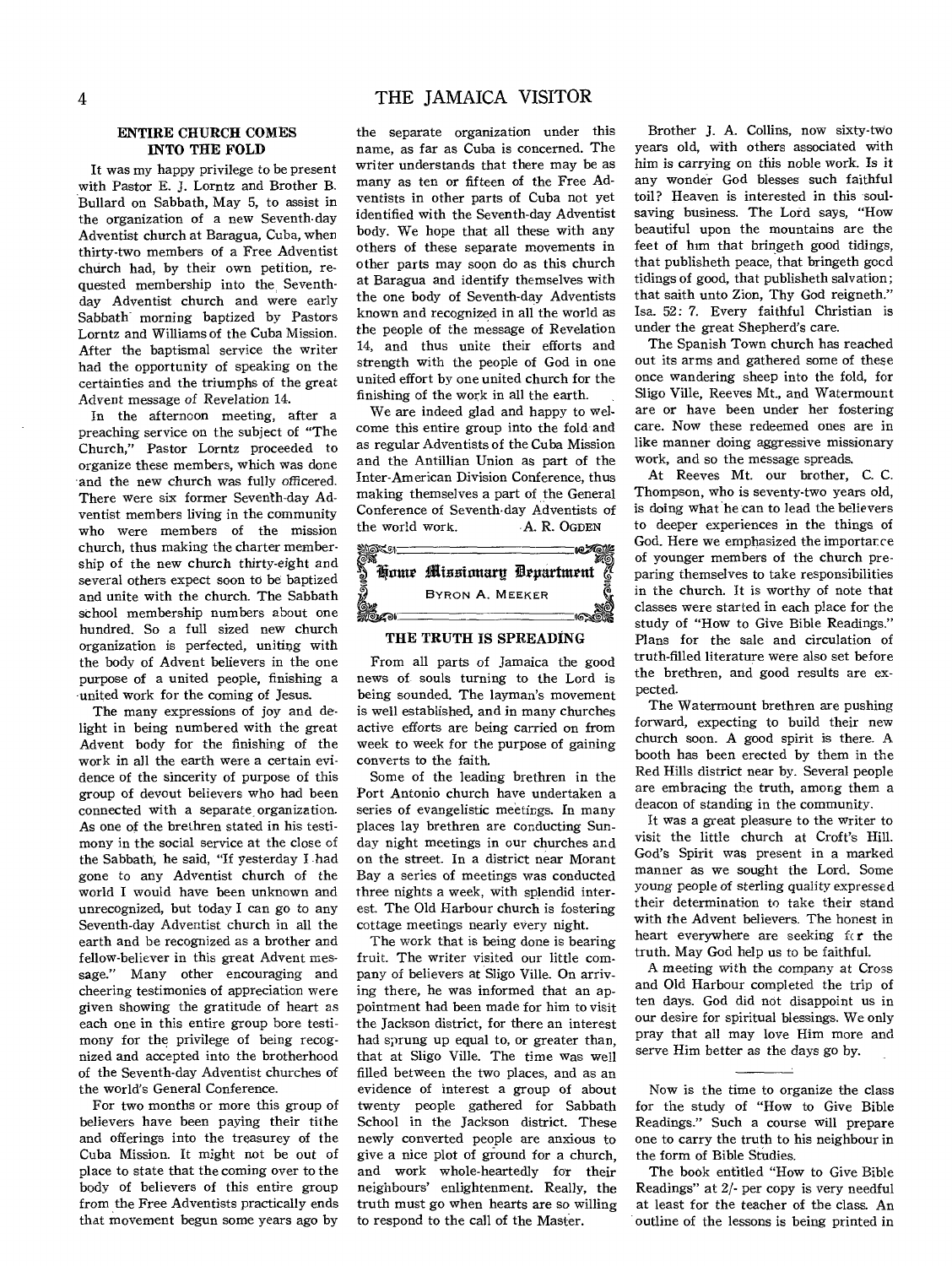the "Inter-American Messenger," beginning with the April number. These papers should be saved, and used by the class. The need of buying books to go around may thus be eliminated. Notebooks should be kept by each member of the class. Bible studies may be given to members of the class by one appointed, so that practice may be had before giving readings to those not of our faith. Even if you should be alone in the desire for this training, it will pay to follow your convictions, and prepare to give Bible Readings.

### HELP WANTED !

1. Are you desirous of doing some active missionary work in the distribution of gospel-filled literature? Do you find yourself short of money with which to buy papers or tracts for free distribution?

Then read the accompanying suggestions regarding the plan for the distribution of "Present Truth" and "Hope of the World" with cash profits.

2. Are you temporarily out of employment and desirous of finding some work by which you may earn some money? If you are an earnest believer in the Advent Message, then why not profitably employ your time selling "Present Truth" or "Hope of the World ?" You may obtain a personal cash profit on each paper sold. Think also of the profit to those who buy and read to the saving of their souls! This is a form of self-supporting missionary work in which many of our church members should be engaged.

Read the accompanying suggestions regarding the plan for the distribution of "Present Truth" and "Hope of the World" with cash profits.

3. Maybe you have one day a week you could profitably employ in the sale of "Present Truth" or "Hope of the World." If so,

Read the accompanying suggestions regarding the plan for the distribution of Present Truth and Hope of the World with cash profits.

### CIRCULATE OUR TRUTH-FILLED LITERATURE

The PRESENT TRUTH, an eight-page paper about the size of the VISITOR, can be obtained from the Book and Bible House at  $\frac{1}{2}d$  each in lots of not less than one dozen. The missionary worker can sell these same papers at ld each, retail, and thus make a profit for himself of  $\frac{1}{2}d$ on each paper sold.

The HOPE OF THE WORLD series has just half the number of pages as "Present Truth," and may be had in lots of twenty-four copies at  $\frac{1}{4}d$  each. These sell for  $\frac{1}{2}d$  each, retail, giving the seller  $\frac{1}{4}d$  profit on each paper sold. Surely in every locality a few talented workers will take up the sale of these valuable papers. You should send the money you wish to invest in this literature by a bearer to the Book and Bible House, and take delivery from the counter, so that postage will be avoided. This work should be carried on in harmony with the plans of the Home Missionary and Missionary Volunteer society leaders.

It will be well to follow the systematic plan of distributing all literature in the order which the subjects take in the series. The "Hope of the World" series contains twenty numbers. Number one should be sold first, Number two next, and so on till the field has been sown with the whole set.

### SPECIAL SALE ON FAMILY BIBLE **TEACHER**

A grand opportunity has come for us to engage in the circulation of literature. One thousand sets of "Family Bible Teacher" (a set contains twenty-six Bible Studies) have been put on special sale by the Book & Bible House at only 3d per set. The time of the sale is July, August, and September. Now is the time to supply each working member with several sets with which to give the message in a systematic way.



The more a colporteur does, the more he can do. He who does nothing renders himself incapable of doing anything. While a colporteur is executing his work, he is preparing himself for another undertaking. The Testimonies tell us that by thorough preparation "Very much more efficient work can be done in the canvassing field than has been done. The canvasser should not rest satisfied unless he is improving. He should make thorough preparation, but should rot be content with a set form of words; he should give the Lord a chance to work with his efforts and impress his mind "

It is encouraging to watch the progress of Brother Wright, one of our new colporteurs, in taking orders. We trust that he will have a good delivery. I want you to' notice how his success gives inspiration to his pen: "I am very glad to be a colporteur. God is blessing my efforts. Our success depends on the study of God's word, prayer, meditation, and perseverance. I remember on one occasion I went to a home, a very shabby one, and I knew that the old folks could not buy a book at a glance. I also knew that Jesus would not be pleased if I should pass that home without giving the warning. So I went in and embraced the opportunity of speaking to the old man about the soon coming of Christ. He then asked me if I were a Seventh-Day Adventist. My reply was "yes." He said, "What do you think about the Ras Darfari? Is he really Christ indeed?" I then expounded to him from the Scriptures Christ's own words about His second coming. After a while the old lady joined us, and they were refreshed with my explanation. When leaving, the old man said that God had sent me to them that afternoon to strengthen them.

On another occasion I visited a man who was losing hope. He was in despair because of property troubles. I read from one of our Harvest ingathering Magazines the speech of the Prince of Wales on present-day conditions. He was thrilled to his soul and stated that if I had made him the present of £100 it would not be as highly esteemed. Since that, we are the best of friends. Whenever I pay a visit to the home, I am heartily welcomed. It pays to be a colporteur."

When a colporteur is saturated with love for souls, and is also fully acquainted with his book, he goes forth with strength and courage to present the truth to others, looking to the heavenly angels for success.

Some one has wisely said, "More books sold here, more souls booked there." Most of our deliveries are from July to the end of the year. Remember in prayer our colporteurs, the people that have given them the orders, and the Island, that it may escape all coming disasters this year. The colporteurs need the money, and the people need the books.

We are glad to report that Brethren Ricketts and Miller have sent in cash with their orders for books. I met them in their field a few days ago. They seem to be the two happiest men in the world. We hope that the others will follow this noble example in the near future.

### CONTINUAL GROWTH AND FAITHFULNESS

Not only is the membership of our Antillian Union Mission continually growing, but we also find an ever increasing faithfulness on the part of our believers in helping to support the work financially. It is very encouraging to note that in every one of our seven fields in the union that the first quarter of this year there was an increase in both tithes and mission offerings. The report is indeed a very encouraging one, evidencing an earnest, sincere purpose on the part of our growing membership to do all possible for the extension of the work.